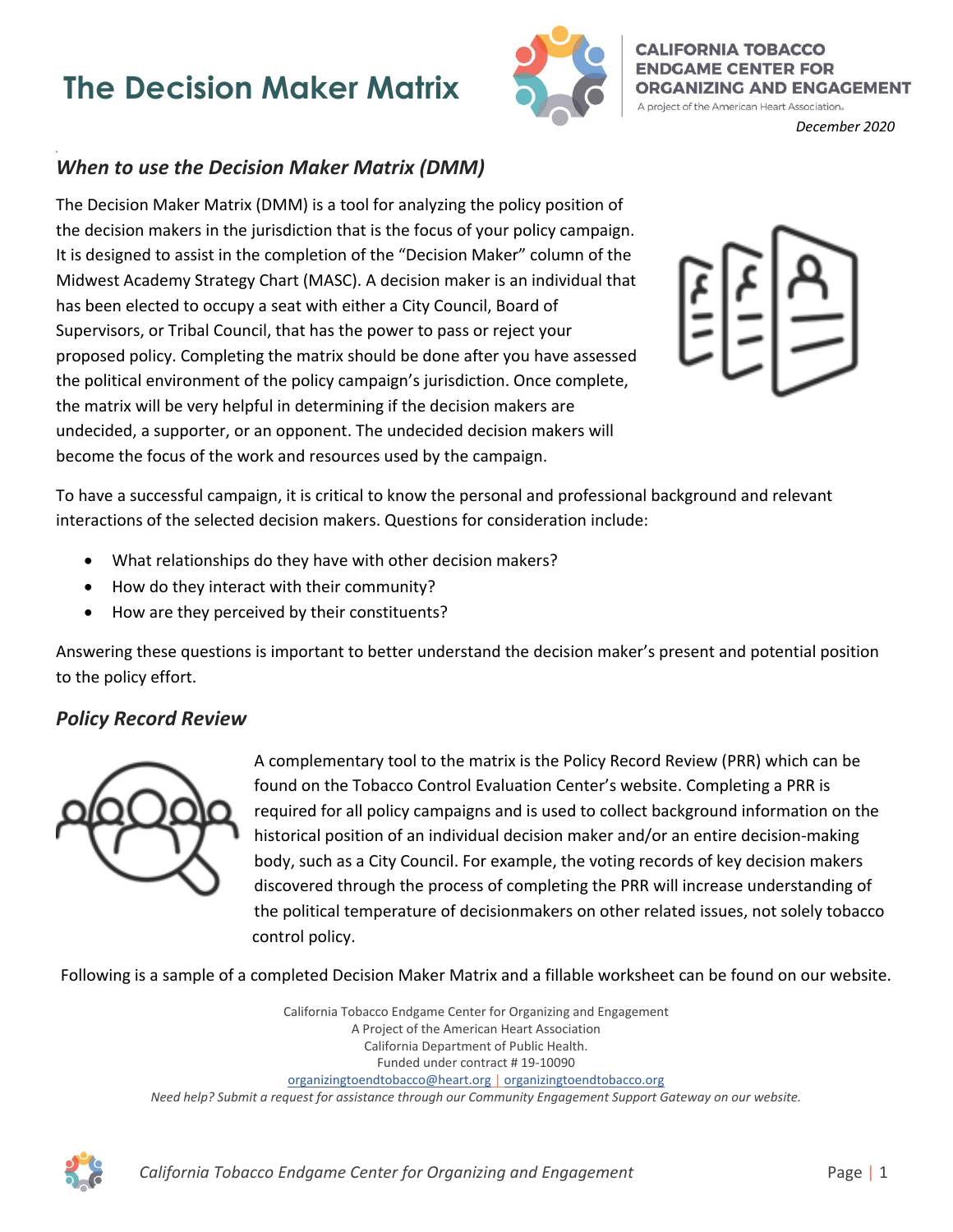| <b>Decision Maker</b>             | <b>Policy Position</b>   | <b>Research &amp; Notes</b>                                                     | <b>Allies &amp; Affiliations</b>               |
|-----------------------------------|--------------------------|---------------------------------------------------------------------------------|------------------------------------------------|
|                                   | Individual's             | List all the information you have about the decision makers. Include            | List all the organizations, individuals, or    |
| List everyone on the City Council | likelihood of            | things such as: vote record, family, occupation, interests, education, and      | clubs your decision maker are affiliated with. |
|                                   | support.                 | campaign platform.                                                              | This will also help with recruitment strategy. |
| [Councilmember Name]              | Yes: likely to           | <b>Past Voting Record</b>                                                       | <b>Current Affiliations</b>                    |
| District #                        | support the issue        | • Support: City Ord No 2008-15 prohibiting smoking in City parks                | Boys & Girls Club<br>$\bullet$                 |
|                                   |                          | • Support: Resolution 2012-54, City Council resolution to foster a              | Kiwanis Club                                   |
|                                   | No: likely to            | healthier City by encouraging residents, visitors, and business to              | <b>Past Affiliations</b>                       |
|                                   | oppose the issue         | eliminate secondhand smoke in outdoor areas                                     | • Past-Chair of the Library Task Force         |
|                                   |                          | • Support: City Ord No 2010-08 taxing sugary sweetened beverages                | Past-President of the Friends of the Public    |
|                                   | <b>Undecided: if the</b> | • Oppose: City Ord No 2013-18 permitting marijuana businesses                   | Library                                        |
|                                   | individual is            | <b>Family Life</b>                                                              | Past-Treasurer and Past-President of The       |
|                                   | undecided                | • Spouse/Partner: Name, Graduated from a local University, Professor            | <b>Educational Foundation</b>                  |
| <b>Contact Information</b>        |                          | of Public Policy                                                                | • Founding member and Past-President of        |
| councilmemberA@example.com        |                          | Three children who attend local elementary and middle school                    | <b>Community Active Living Society</b>         |
| (###) ###-#### ext. ##            |                          | • Both parents are involved with their local elementary PTA                     | <b>Political Allies</b>                        |
| <b>Term Dates</b>                 |                          | Occupation                                                                      | • Congressmember Name                          |
| $03/2018 - 11/2022$               |                          | • CA State Legislature - worked for former Assemblymember B (AD-##)             | <b>County Supervisor Name</b>                  |
|                                   |                          | • Community Services Commissioner, Appointed position (2007-2009)               | Assemblymember Name<br>$\bullet$               |
| <b>Running for another term?</b>  |                          | <b>Interests</b>                                                                | • Chair, Local Democratic/Republican Party     |
| Yes                               |                          | Enjoys walking and hiking, gardening, and has a menagerie of pets.<br>$\bullet$ |                                                |
|                                   |                          | Volunteers in various community-based organizations.                            |                                                |
| <b>Social Media</b>               |                          | • Works with the Kiwanis Club at Monday Night Concerts in the Park.             |                                                |
| <b>Twitter handle</b>             |                          | <b>Education</b>                                                                |                                                |
| Instagram handle                  |                          | Alumnae of local high school and local university with MA in Liberal Arts.      |                                                |
| Facebook link                     |                          | <b>Campaign Platform</b>                                                        |                                                |
| LinkedIn                          |                          | "The future of our City demands that we invest in our infrastructure and        |                                                |
|                                   |                          | our citizens, and one of the ways we need to do that is by attracting           |                                                |
|                                   |                          | vibrant new businesses that generate sales tax that fit the needs of our        |                                                |
|                                   |                          | community."                                                                     |                                                |
|                                   |                          | <b>Other</b>                                                                    |                                                |
|                                   |                          | Yoga teacher at a local community college and an active volunteer in            |                                                |
|                                   |                          | community and schools.                                                          |                                                |